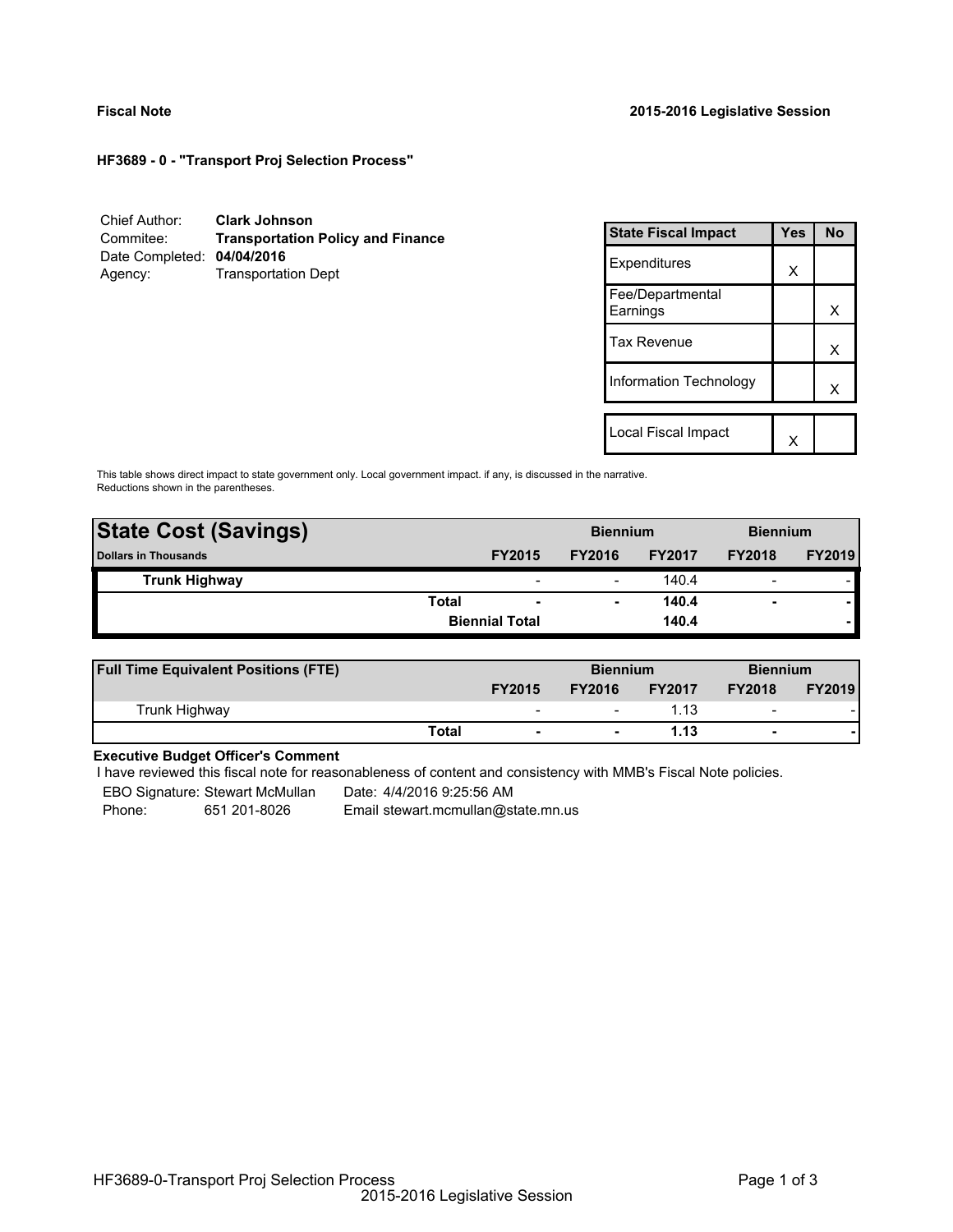## **State Cost (Savings) Calculation Details**

This table shows direct impact to state government only. Local government impact, if any, is discussed in the narrative. Reductions are shown in parentheses.

\*Transfers In/Out and Absorbed Costs are only displayed when reported.

| State Cost (Savings) = 1-2                        |              |                       | <b>Biennium</b> |               | <b>Biennium</b> |               |
|---------------------------------------------------|--------------|-----------------------|-----------------|---------------|-----------------|---------------|
| <b>Dollars in Thousands</b>                       |              | <b>FY2015</b>         | <b>FY2016</b>   | <b>FY2017</b> | <b>FY2018</b>   | <b>FY2019</b> |
| Trunk Highway                                     |              |                       |                 | 140.4         |                 |               |
|                                                   | <b>Total</b> |                       | ٠               | 140.4         |                 |               |
|                                                   |              | <b>Biennial Total</b> |                 | 140.4         |                 |               |
| 1 - Expenditures, Absorbed Costs*, Transfers Out* |              |                       |                 |               |                 |               |
| Trunk Highway                                     |              |                       |                 | 140.4         |                 |               |
|                                                   | <b>Total</b> | -                     | ٠               | 140.4         | -               | ۰             |
|                                                   |              | <b>Biennial Total</b> |                 | 140.4         |                 |               |
| 2 - Revenues, Transfers In*                       |              |                       |                 |               |                 |               |
| Trunk Highway                                     |              |                       |                 |               |                 |               |
|                                                   | <b>Total</b> | ٠                     | ۰               |               | ۰               | ۰             |
|                                                   |              | <b>Biennial Total</b> |                 |               |                 |               |

## **Bill Description**

This bill would require MnDOT to develop, adopt, and implement best practices for project evaluation and selection to apply to the standard process as well as special programs such as Corridors of Commerce. Various specified stakeholders, included the Metropolitan Council and Federal Highway Administration (FHWA), must be consulted. The best practices must include the following:1. Identification of ranking criteria and the weight of each criterion for each selection process2. Identification and application of all relevant criteria in state or federal law3. Identification to stakeholders and general public of each candidate project under consideration, including those not selected4. Involvement in the process of scoring and ranking of candidate projects by area transportation partnerships and local authorities as appropriate5. Means of publicizing scoring, ranking, and decision outcomes

MnDOT must adopt and begin implementing these practices by an unspecified date, and must publicize the best practices and updates on MnDOTs website and through other effective means.

A report to the legislature would be required by January 4, 2017 detailing the best practices and how they are anticipated to improve the consistency, objectivity, and transparency of the selection process.

## **Assumptions**

MnDOT has over 40 discrete programs, many of which would require unique ranking criteria. In many cases, these criteria already exist, so any additional staff time required would be to formalize and publicize the criteria.

The most significant impact to MnDOT would be the requirement in lines 1.22-23 to include ranking criteria of each candidate project under consideration, including projects that are not selected. For many programs, such as system preservation, projects are selected based on a variety of condition risk factors, and providing a complete list of all individuals projects statewide (both selected and not selected) would be a significant effort. It is assumed that for these types of programs, detailing the selection process and how individual projects are selected would be sufficient. Individual projects would be ranked and detailed for programs such as expansion, mobility, and special programs such as Corridors of Commerce, and would list projects not selected.

This process would be overseen and managed in the Office of Transportation System Management (OTSM). We assume that this would require the equivalent of 0.5 full-time equivalents (FTEs), or 1,040 hours, to work with expert offices, districts, and stakeholders to develop, compile, and publish the ranking criteria. The hourly wage rate would be \$40, plus an additional 50% to account for overhead costs including fringe.